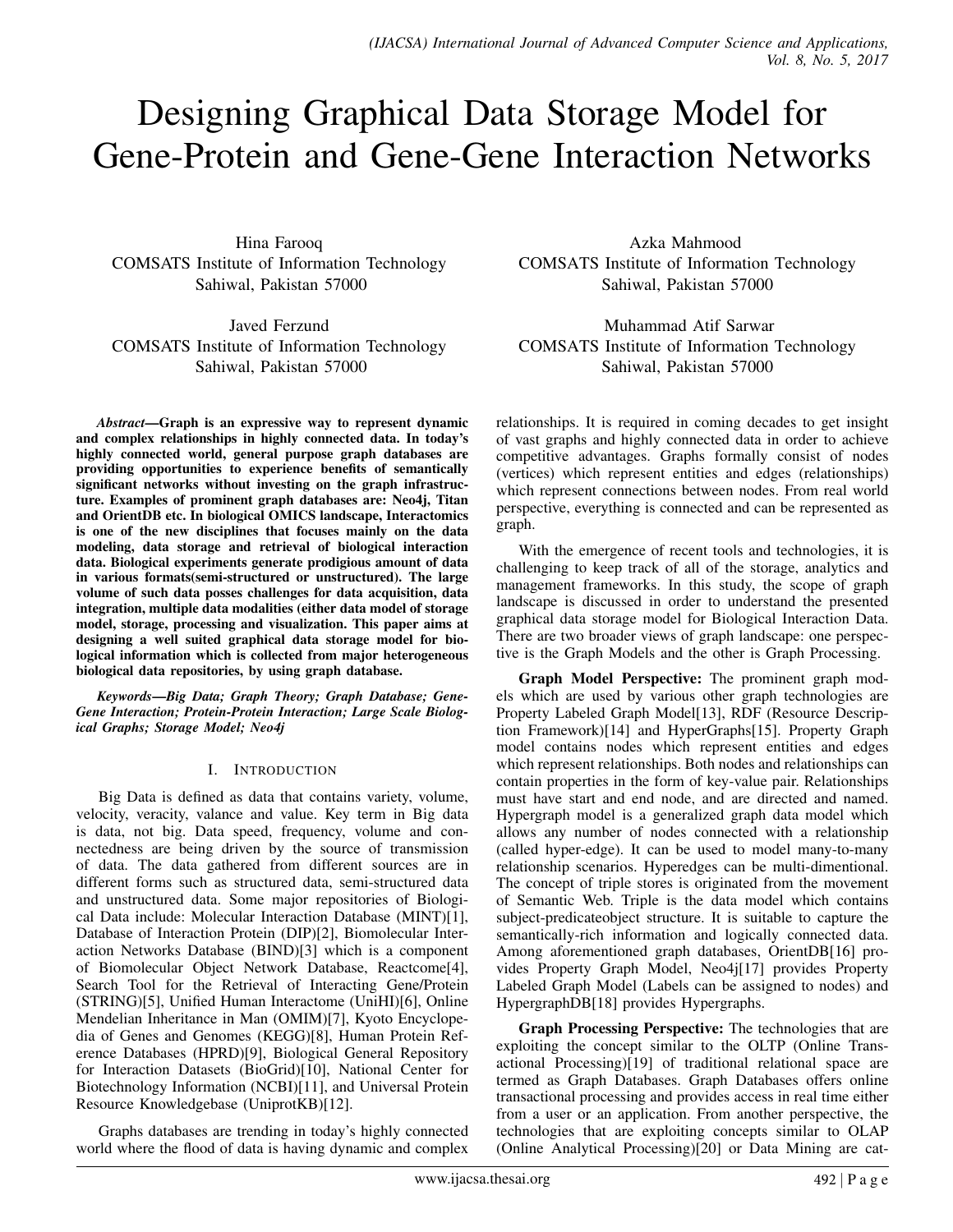egorized as Graph Processing Engines (GPE)[21][22]. These are typically designed to perform analytics on bulk of data in batch steps.

Graph Databases (Graph Database Management Systems)[23] are online transactional systems that expose graph data model by exploiting CURD (Create, Update, Read, Delete)[24] approach, and are designed for better transactional performance, integrity and availability. The distinguished properties of graph databases include graph storage and graph processing. Some Graph databases offer their native graph storage while others store graph data serially into general purpose database such as relational database[25], object-oriented database[26] and NoSQL store[27] (other than graph store). The approach used by graph database in which adjacent nodes directly point to each other is termed as index free adjacency. In other words: a graph database qualifies as a graph database when it behaves like real graphs from the user's perspective. Some graph databases use native graph processing means that they provide index free adjacency[28].

Relational Databases are used to store data in tabular and structured form and they are doing it exceedingly well. But today's technologies are facing challenges to store data which is highly connected and semi-structured, which should be well modeled and suitable for ad-hoc queries. Almost everything is connected in this world and it is needed to understand the influence of connections in order to thrive and progress. In Biological Domain, data is more connected and have complex relationships. This research is aimed at designing storage model for connected data which is collected from major biological data repositories, by using Graph Database (Neo4j). Neo4j[17] provides Native Graph Storage and Native Graph processing. Other prominent Graph Databases are discussed in table I.

TABLE I. EXISTING GRAPH DATABASES WHICH ARE PROVIDING NATIVE/NON-NATIVE STORAGE AND PROCESSING

| Graph Database | Graph Storage | Graph Processing |
|----------------|---------------|------------------|
| Neo4i          | Native        | Native           |
| OrientDB       | Native        | Native           |
| Affinity       | Native        | Native           |
| Dex            | Native        | Native           |
| HypergraphDB   | Native        | Non-Native       |
| Allegrograph   | Native        | Non-Native       |
| FlockDB        | Non-Native    | Non-Native       |
| Titan          | Non-Native    | Native           |
| Trinity        | Non-Native    | Native           |
| InfiniteGraph  | Non-Native    | Native           |

Biological interaction networks are typically dense, semistructured, unpredictable and highly connected. For example, in protein-protein interaction network[29], a gene may be interacted with other proteins, or may it be participated in biological pathways[30], or may it be involved in disease relevant network. This type of connected biological information leads to highly connected networks. Therefore, traditional database storge models are not suitable to handle such datasets. Because classical database storage models are naturally design to handle the datasets which are less-connected (few number of relationships among data entities) with the entities represent limited data types and querying the data need joins that make it computationally expensive. Graph storage models provide an easy way of modeling, understanding and visualizing data of a domain. In Biological domain, the problem is to get data from heterogeneous biological data sources, integration of collected datasets, designing storage model based on the informationrich graph model which helps to understand the connectedness of data with several other aspects. With the less-familiarity of graph databases, biologists (people from other domains) face difficulty to design graph storage models.

The objectives of this research include:

- Biological data acquisition from heterogeneous data sources like NCBI[11], RefSeq[31], EntrezGene [32], BioGrid[10], OMIM[7], HGNC[33], HPRD[9] and STRING[5] etc. (Selection of datasets of Gene-Gene and Gene-Protein Interactions)
- Transformation, Cleaning and Integration of datasets
- Data modeling of Gene-Gene and Gene-Protein Interaction data using Labeled Property Graph Model
- Designing data storage model for Graph Database (using Neo4j)
- Evaluation of implemented storage model

The outline followed in this paper is as: In section 2, Graphical Data Storage Model is presented for Interaction Networks by using Graph Database. In section 3 it is discussed, how a data model(Labeled Property Graph Model) can be represented as a graph storage model specifically for biological interaction graphs. Further in section 4, evaluation of storage model is discussed by using Cypher Query Language in Neo4j[17]. Related work is presented in section 5, followed by the conclusion in section 6.

# II. GRAPHICAL DATA STORAGE MODEL

This paper aims at offering a unifying, gene-centric view over the data made available by the heterogeneous data sources and designing graphical data storage model for integrated data. In order to achieve this objective, available typologies of biological information are formulated as:

- Gene, *i.e.*, Identification of a gene of a dataset through data source identifier. For example: a Gene, symbolically represented as RXRA is identified by its data source identifier. In this data model, diverse datasets are integrated from heterogeneous data sources including HGNC [33], HPRD[9], UniProt[12], Ensembl[34], EntrezGene[32]. BioGrid[35], NCBI[11], STRING[5] and RefSeq[31]. Properties of gene include Gene-Family Identifier, Gene-Symbol, Gene-Aliases, Gene-Description, Genomic-Coordinates and Cytogenetic-Location.
- **Protein**, i.e., Identification of a protein of a dataset through data source identifier. In this data storage model, diverse datasets are integrated from heterogeneous data sources including HGNC[33], HPRD[9], UniProt[12], Ensembl[34], EntrezGene[32]. BioGrid[35], NCBI[11], STRING[5] and RefSeq[31]. Properties of protein include Protein-Identifier, Protein-Symbol and Protein-Aliases.
- Locus, *i.e.*, Information about Locus Type and Locus Family.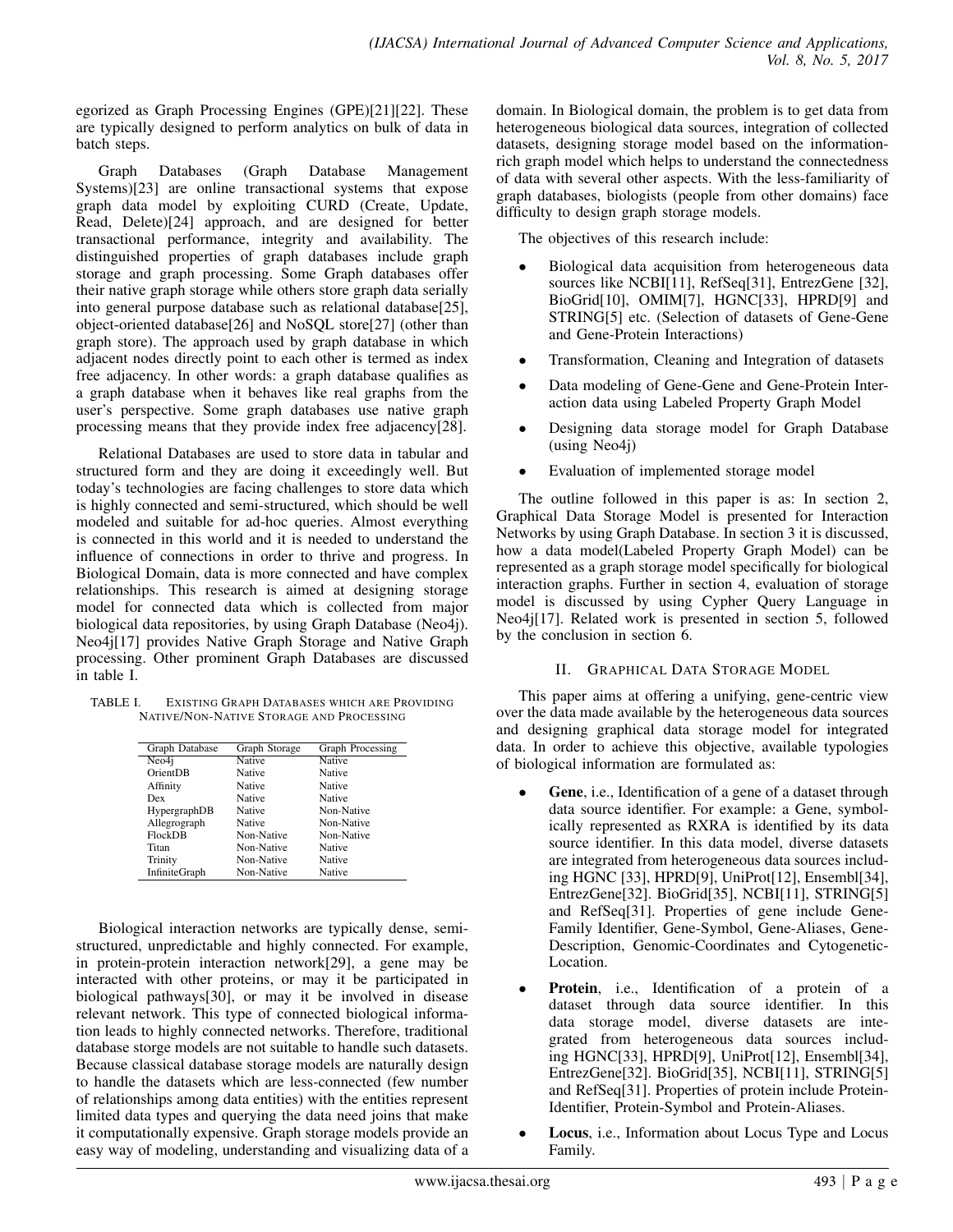- External Links, i.e., Identification of a gene or a protein of a dataset through data source identifier. For example: a Gene, symbolically represented as RXRA is identified in HGNC as 10477, in UniProt as Q6P3U7, its Ensembl identifier is ENSG00000168824, HPRD identifier is 1577 and so on. In this data model, diverse datasets are integrated from heterogeneous data sources including HGNC[33], HPRD[9], UniProt[12], Ensembl[34], EntrezGene[32]. BioGrid[35], NCBI[11], STRING[5] and RefSeq[31]
- Molecular Information, i.e., Molecular Weight (unit: Dalton) of a Gene, information about Molecular Class from which a Gene belongs and Information about Molecular Function a gene may be performed.
- Disease, i.e., Information about participation of a Gene in Disease-Association[36] Networks for example a gene can can be associated to a certain kind of Tumor or other kind of disease.
- Publication, i.e., Reference of existing biological literature[37] for Gene that includes information about Author, Publication Year and Publication Identifier.
- Sequences, i.e., biological sequences include DNA Sequence and Protein Sequence.
- Specie, i.e., NCBI [11] Taxonomy Information about Organisms and Species (For example: HomoSapien taxonomy identifier is 9606).
- Pathways, i.e., Information about participation of a Gene in biological processes for example a gene can take part in cell communication or in signal transduction etc.
- Gene-Gene Interaction Information, i.e., Interaction of Gene with other Genes carries information about the experiment method through which the G-G interaction is detected and recorded (by the data sources). Examples of Interaction Experiment Methods are: Two-Hybrid[38], Affinity Chromatography[39] and Mass Spectrometry[40].
- Gene-Protein Interaction Information, i.e., Interaction of Gene with other Proteins carries information about the Interaction Detection Method through which the G-P interaction is recorded (by the data sources). Examples of Interaction Detection Methods are: Direct Interaction, Physical Association and Co-Localization.

TABLE II. TYPES OF NODES AND RELATIONSHIPS INCLUDED IN GRAPHICAL STORAGE MODEL

| Node    | Relationship                | Node           |
|---------|-----------------------------|----------------|
| Gene    | <b>GGI-INTERACTS-WITH</b>   | Gene           |
| Gene    | <b>GPI-INTERACTS-WITH</b>   | Protein        |
| Gene    | <b>LOCUS-INFORMATION-IS</b> | Locus          |
| Gene    | ASSOCIATES-TO               | Disease        |
| Gene    | OF-ORGANISM                 | Specie         |
| Gene    | PARTICIPATES-IN             | Pathway        |
| Gene    | <b>HAVE-SEQUENCE</b>        | Sequences      |
| Gene    | <b>IN-LITERATURE</b>        | Publication    |
| Gene    | <b>REPRESENTED-IN</b>       | External Links |
| Protein | PPI-INTERACTS-WITH          | Protein        |



Fig. 1. Graphical Data Storage Model

In Table II, entities are represented as nodes and edges are represented as relationships between biological entities. Nodes have properties and can have one or more labels. Relationships are directed and can have properties as well. In figure 1, Graphical Data Storage Model is presented that is based on Labeled-Property Graph Model. Nodes are representing aforementioned entities of biological domain along with the label and properties of each node.

#### III. PHYSICAL DATA STORAGE IN GRAPH DATABASE

The way in which graphs are stored in graph database is one of the key aspects of the designing graph database. Neo4j is one of the prominent graph databases which provides indexfree adjacency, native storage, native processing and native query language(Cypher). Storage model is designed in section 2, for graph databases. This section aims at illustrating that how biological interactions(binary) are physically stored in a graph database(Neo4j). Neo4j is designed to store graph data in different store files, i.e., Nodes, Relationships, Properties and Labels have different physical stores on disk. There is structural dissimilarity between the actual graphical view of a graph and the actual view of stored records on disk.

Protein-Protein interaction networks are usually very diverse and have various properties. The reason is the generation of data from heterogeneous sources both experimentally and computationally.Mostly, Protein interaction networks follow the characteristics of scale-free networks. In such networks, higher degree of protein connectivity shows the higher biological significance of that protein. Fig 2 presents, how a Protein-Protein interaction is physically stored in Neo4j.

Gene-Gene interaction networks are usually sparse and highly connected networks, also known as Gene-Regulatory Networks. In fig 3, it is presented that how Gene-Gene interactions are physically stored in Neo4j.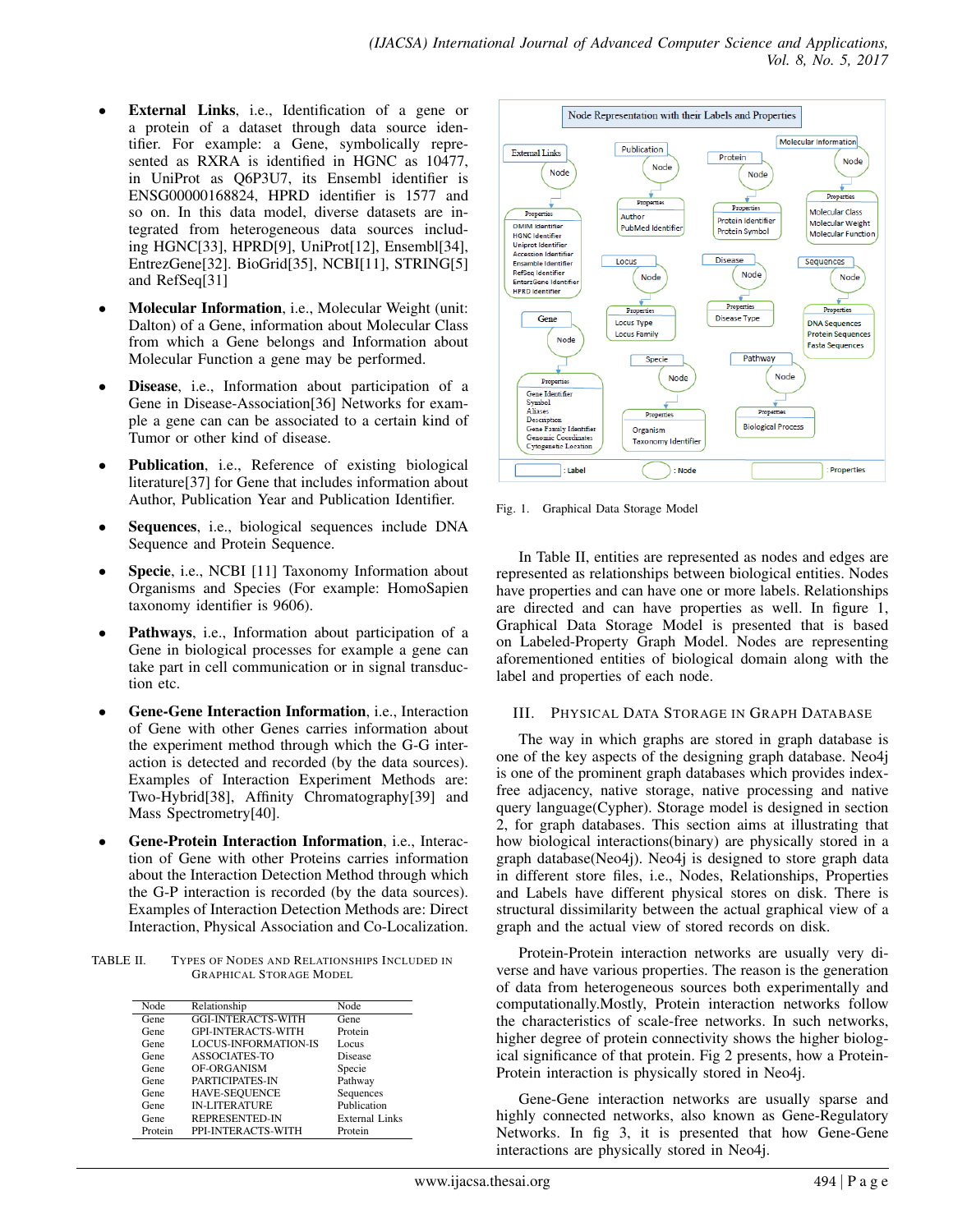

Fig. 2. Graphical Data Storage for Protein-Protein Interaction



Fig. 3. Graphical Data Storage for Protein-Protein Interaction

Gene-protein interaction networks is presented in fig 4, i.e., how Gene-Protein interactions are physically stored in Neo4j.



Fig. 4. Graphical Data Storage for Gene-Protein Interaction

#### IV. EVALUATION OF BIOLOGICAL INTERACTION GRAPHS USING NEO4J

The Biological Networks are naturally more complex, and the complexity increases with the accumulation of data. The variability of biological information is one of the major cause of data inaccuracy. As for this research, data is integrated from different major data repositories, and storage model is presented for querying and visualization on Neo4j. The results are evaluated by the verification of queried information with the major sources of biological information.

In order to demonstrate, how the biological data can be accommodated in neo4j, some queries results are presented. The diverse data sets are polled in Neo4j, particularly for Biological Domain and Gene-Gene and Gene-Protein Interaction scenario and are queried by using Cypher Query Language. Query results are evaluated on the basis of designed storage model and its potential to capture all the information, a biological network have, about its entities and relationships. Additionally, query results are verified from the heterogeneous data sources from where the data had been collected.In fig 5, the way is depicted which is used in Neo4j for the representation of G-P and G-G interaction networks.



Fig. 5. Neo4j Results based on presented Data Storage Model

### V. RELATED WORK

Study of protein-protein, protein-gene and gene-gene interactions are becoming increasingly important to understand human diseases on a system-wide level. These proteinprotein interactions provide significant information for new perceptions in different ways that can impact biomedical research. Protein functionality often modulate with other interactors which can either be proteins, or genes or other molecules. Biochemical Interaction Detection Methods are used to detect interactions among biological entities, such methods include protein affinity chromatography, affinity blotting, coimmunoprecipitation, and cross-linking etc. Other prominent experimental methods for interaction detection in molecular biology are protein probing and two-hybrid system. Examples of genetic interaction detection methods include suppressors [41], synthetic mutants [42], and non-complementing mutants [43] etc.

In [44], a practical analysis guidance of interactions in genetic, biochemical and molecular biological methods is presented. In [45], protein interaction fundamentals, publicly available protein interaction databases with their useful data significant information which facilitate genome or genetic studies, are briefly discussed. A systematic prediction method of protein-protein interaction type is proposed in [29], based on solely techniques used to detect interactions. Lactose effect investigation on structural variation of aging induced by changing lactose content is presented in [46].

In biological literature[37], systematic views of human genome are presented from antiquity evolution to precision medicine against diseases . For research purpose, biological databases are increasing their importance with rapid growth of data. In [47], a review of biological databases is presented followed by the challenges such as data volume, processing, data exchange and curation from big data perspective.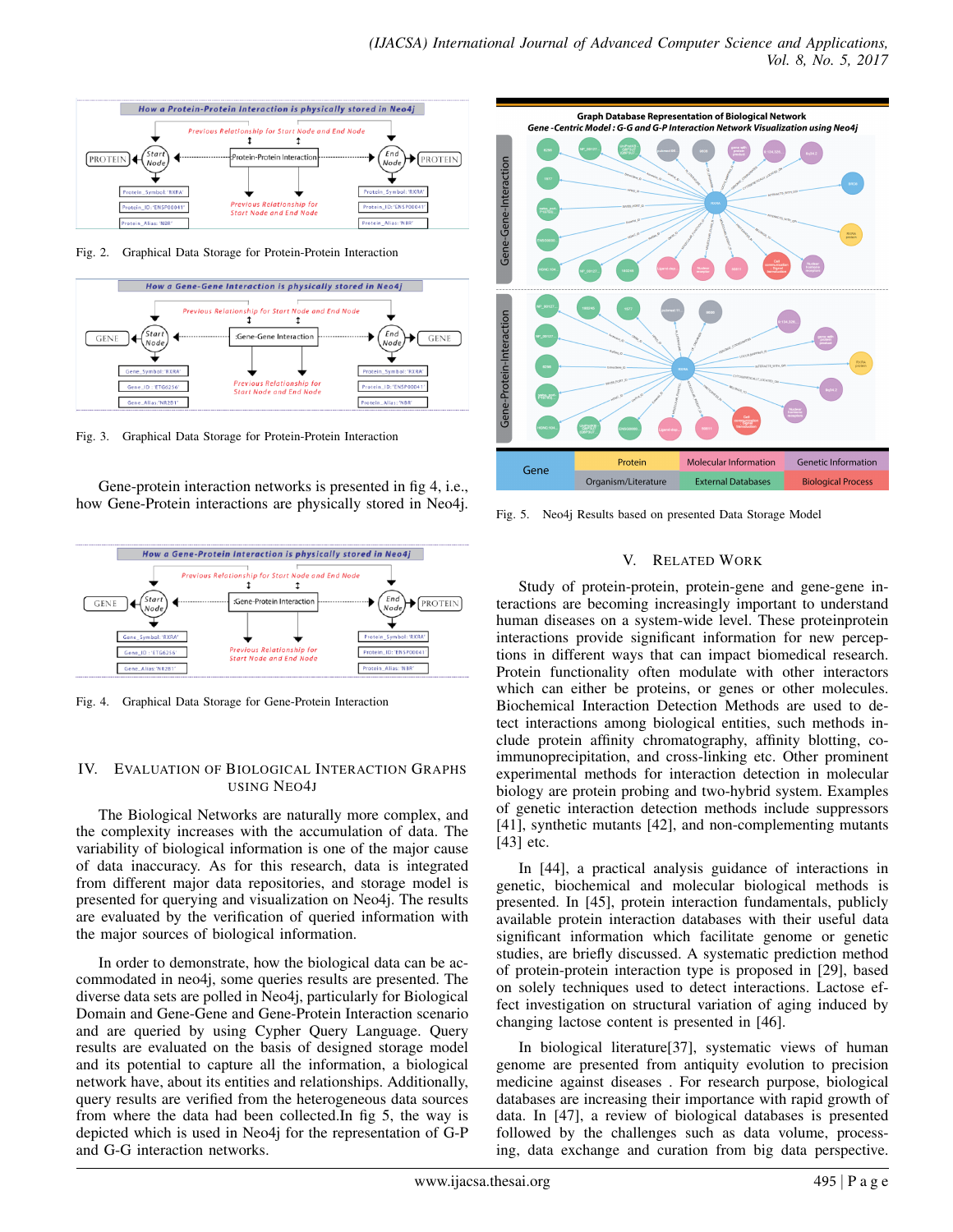Human(Homo-sapiens) databases are categorized by the information provided by database such as DNA [34], RNA [48], protein [2] [12], Expression [49], Pathway [4], disease [50], and literature [37]. Ancestral networks mechanisms of human and mouse genomes that are characterized by the new gene integration, and gene evolutionary significance are discussed in [51]. Exploration of their generation frequencies and patterns of new gene-driven evolution of Gene Gene Interaction networks is also discussed.

In [52], interaction pattern discovery with characterization of different types of interactions is discussed along with their use in protein-protein interaction. Graph databases enable efficient storage and processing of the encoded biological relationships. Systems biology graphical notation (SBGN) [53] represent STON [54] (SBGN TO Neo4j), a framework that exploits the Neo4j graph database to store biological pathways. In [30], a novel algorithm for the identification of spurious curves is presented where curves are used for different unfolding pathways. An evaluation of different resulting graphs generated from statistical analysis is presented in [55]. [56] shows detailed description of protein domains, functional sites, and families as well as associated patterns and their profiles identification methods. A brief description of major biological interaction databases such as BIND [3], DIP [2], HPRD [9], IntAct [57], MINT [1], MIPS [58], PDZBase [59] and Reactome [4] is represented in [60]. BioGrid<sup>[10]</sup> database is an open access database that houses protein interactions and genetic curated data from the primary biomedical literature for all major model organism/species[35]. Currently, BioGRID [35] contains 749912 interactions as drawn from 43149 publications that represent 30 model organisms.

#### VI. CONCLUSION

We are living in the age of Big Data and graphs are the most suitable choice for representing large scale multimodel biological data as they can effectively represent the relationships of data that is being collected by heterogeneous data sources. Large scale biological graphs have been used for analysis of complex data sets from biological domain like Interaction Networks, Bioinformatics, Health Informatics, Molecular Networks, Gene-Disease and Gene-Phenotypes Association Networks and applications that produce large amount of biological data. To fully utilize the information represented by graphs, efficient storage model and graph database are required. In this paper, a storage model has been presented for diverse data sets, collected from major biological data repositories by using one of the prominent Graph databases, Neo4j. Storage Model is described according to various types of biological information. Moreover, potential Graph Theory in Biology and tools and techniques used in biological research activities has been presented. This article will be helpful for the researchers to get firsthand knowledge of existing Graph Databases and techniques to plan for future research.

#### **REFERENCES**

- [1] P. D. Licata L, Briganti L, " Molecular INTeraction database," http://mint.bio.uniroma2.it/, 2012.
- [2] DIP, "Database of Interacting Proteins," http://dip.doembi.ucla.edu/dip/Main.cgi, 2014.
- [3] BIND, " Biomolecular Interaction Networks Database ," https://www.bindingdb.org/bind/index.jsp, 2016.
- [4] Reactcome, " REACTCOME Curated Pathway Database," http://www.reactome.org/, 2016.
- L. J. J. Peer Bork, " Search Tool for the Retrieval of Interacting Gene/Protein," http://string-db.org/, 2016.
- [6] UniHi, "Unified Human Interactome ," http://www.unihi.org/, 2014.
- [7] OMIM, " Online Mendelian Inheritance in Man," https://www.omim.org/, 2017.
- [8] KEGG, " KEGG Pathway Databses," http://www.genome.jp/kegg/pathway.html, 2017.
- [9] HPRD, "Human Protein Reference Database," http://www.hprd.org/, 2009.
- [10] L. Boucher, "biogrid," https://thebiogrid.org/, 2017.
- [11] NCBI, " National Center for Biotechnology Information," https://www.ncbi.nlm.nih.gov/, 2017.
- [12] UniProtKB, "Universal Protein Resource Knowledgebas," http://www.uniprot.org/help/uniprotkb, 2014.
- [13] J. W. Robinson, Ian and E. Eifrem, *Graph databases: new opportunities for connected data*, 2015, ch. Property Labeled Graph Model.
- [14] e. a. Campinas, Stephane, "Introducing rdf graph summary with application to assisted sparql formulation." *IEEE 23rd International Workshop on Database and Expert Systems Applications (DEXA)*, 2012.
- [15] e. a. Tan, Shulong, "Using rich social media information for music recommendation via hypergraph model." *Social media modeling and computing,Springer, London*, 2011.
- [16] C. Tesoriero, *Getting Started with OrientDB*, 2013, ch. OrientDB.
- [17] H. Huang and Z. Dong, "Research on architecture and query performance based on distributed graph database neo4j," in *IEEE 3rd International Conference on Consumer Electronics, Communications and Networks (CECNet)*, 2013.
- [18] B. Iordanov, "Hypergraphdb: a generalized graph database," in *International Conference on Web-Age Information Management. Springer*, 2010.
- [19] C. C. Pavlo, Andrew and S. Zdonik., "Skew-aware automatic database partitioning in shared-nothing, parallel oltp systems." in *ACM SIGMOD International Conference on Management of Data*, 2012.
- [20] e. a. Zhao, Peixiang, "Graph cube: on warehousing and olap multidimensional networks." in *ACM SIGMOD International Conference on Management of data*, 2011.
- [21] I. M. Roy, Amitabha and W. Zwaenepoel., "X-stream: edge-centric graph processing using streaming partitions." in *ACM, 24th Symposium on Operating Systems Principles.*, 2013.
- [22] e. a. Malewicz, Grzegorz, "Pregel: a system for large-scale graph processing." in *ACM SIGMOD International Conference on Management of data.*, 2010.
- [23] S. G.-V. Martinez-Bazan, Norbert and F. Escale-Claveras, "Dex: A high-performance graph database management system." in *IEEE 27th International Conference on Data Engineering Workshops (ICDEW)*, 2011.
- [24] L. Zhang, "Research and design of geospatial metadata deployment prototype system based on php framework," *International Journal of Interdisciplinary Telecommunications and Networking (IJITN)*, 2014.
- [25] e. a. Jiang, Haifeng, "Xparent: An efficient rdbms-based xml database system," in *IEEE 18th International Conference on Data Engineering*, 2002.
- [26] e. a. Bertino, Elisa, "Object-oriented databases." *Springer, Indexing Techniques for Advanced Database Systems.*, 1997.
- [27] e. a. Han, Jing, "Survey on nosql database," in *IEEE 6th international conference on Pervasive computing and applications (ICPCA)*, 2011.
- [28] A. P. Nayak, Ameya and D. Poojary, "Type of nosql databases and its comparison with relational databases," *International Journal of Applied Information Systems*, 2013.
- [29] M. K. Silberberg, Yael and R. Sharan., "A method for predicting proteinprotein interaction types." *PloS one:accelerating the publication of peer-reviewed science*, 2014.
- [30] e. a. Marsico, Annalisa, "A novel pattern recognition algorithm to classify membrane protein unfolding pathways with high-throughput singlemolecule force spectroscopy," *International Secutriy for Computational Bioinformatics*, 2007.